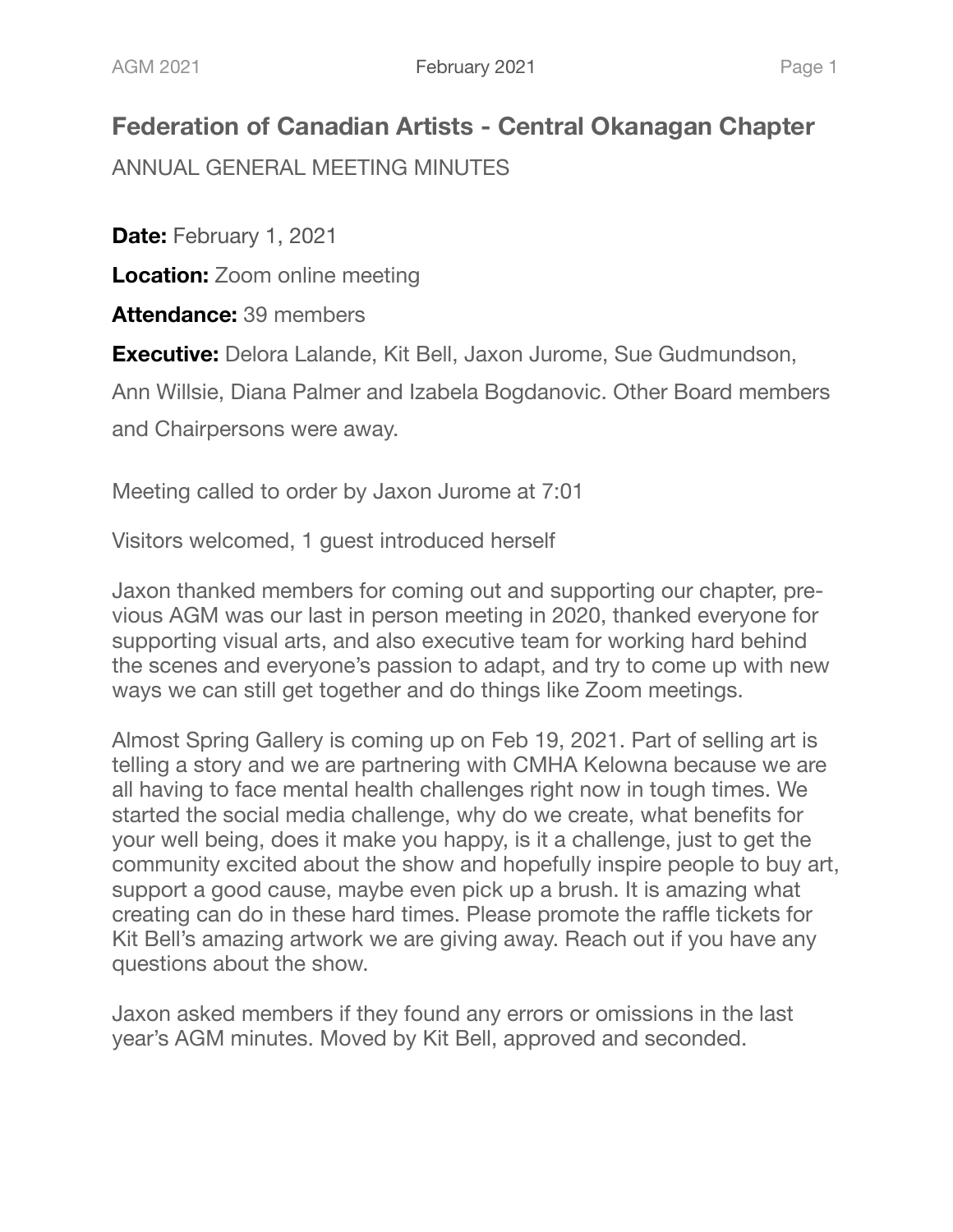Jaxon asked members if they found any errors or omissions in Financial reports or if they have any questions. Delora as Treasurer explained about our losses last year due to covid, we have a 800 dollars loss. Motion to accept, moved and accepted and seconded.

Members were emailed reports, committee report, workshop report, presidents report, shows report and asked if they have any questions. Question about paid workshops that are on hold. Workshops are not happening at the moment, facilities are not open. If somebody registered for a workshop that is postponed and they ask for a refund they will lose their spot when this workshop finally happens.

**Nominations:** Most of the executives will remain in their roles. Izabela is leaving her role as a secretary. Please nominate yourself or a friend. Asked three times if anybody wants to nominate anybody for any of the positions. Everybody voted to keep the current executive and find a new secretary.

President: Jaxon Jurome

1st Vice President and in charge of programs: Sue Gudmundson 2nd vice president and in charge of Almost Spring Gallery: Denise Reichert Treasurer: Delora Lalande Secretary: vacant, please nominate OASIS show chair: Diana Workshop chair: Anne Wilsie Membership chair: Kit Bell

Jaxon asked if there is any old or new business. Member Michelle Droettboom said she is very grateful that the online demonstrations are being organized. Jaxon asked members to apply to coordinating art displays at Marmalade Cat Cafe.

Margo Jensen made a motion to end the meeting.

Meeting adjourned at 7:17

Break out rooms till 7:30